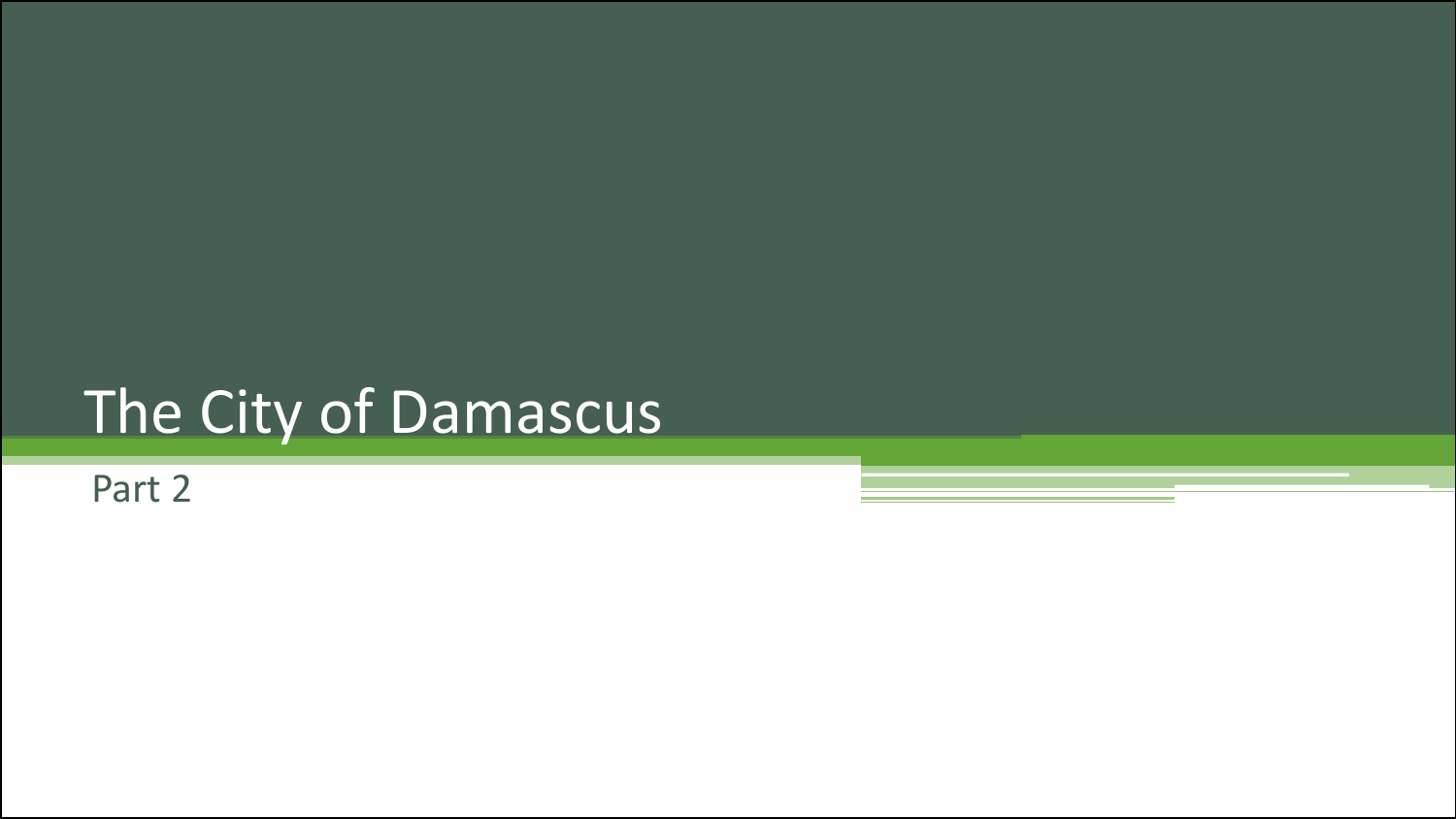## Review: City of Damascus – Pt. 1

- Very old city located about 150 miles north east of Jerusalem.
- Mentioned early in the Bible Gen. 14:15; 15:2
- In O.T. it was an enemy city of God's people
- Significance: Naaman the leper healed by God was from Damascus, Syria, and became example of cleansing by grace through faith
	- He was hostile toward God but had God's grace revealed to him by slave girl
	- His reception of grace required faith enough to seek it out in Israel
	- □ He had to receive grace on God's terms—obedience of faith
	- □ He obeyed and God's grace was applied, and he was cleansed of his leprosy
	- He became a worshipper of Jehovah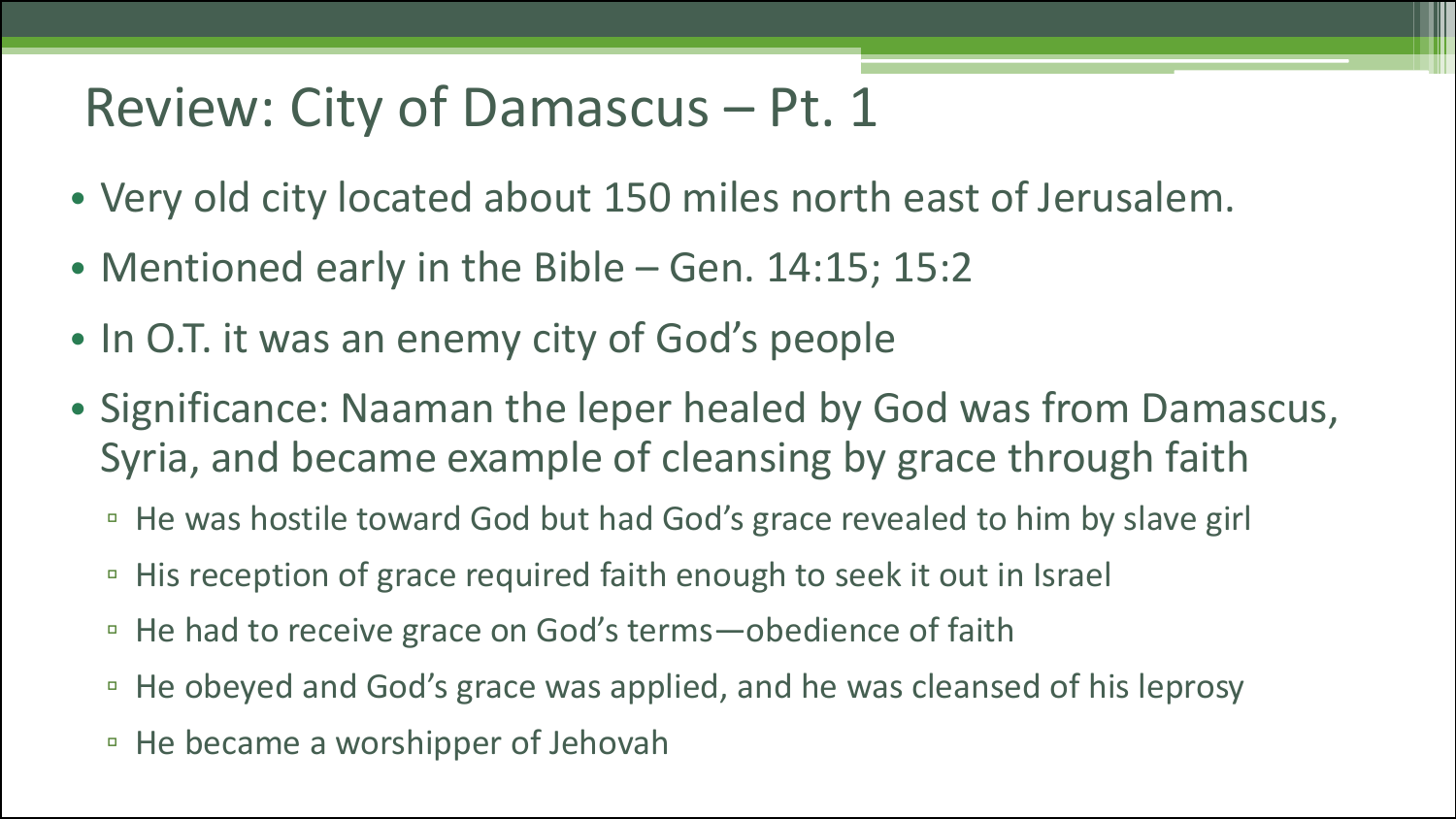### N.T. Damascus

- Was previously destroyed in 732 B.C. by the Assyrians in fulfillment of prophecy – Isa. 17:1; Amos 1:4-5; Jer. 49:26-27
- Rebuilt and gained prominence under Babylon, Persia, Greece, the Seleucids, and Rome
- In A.D. 37 Aretas, king of Arabia, gained control of Damascus, which had a large population of Jews with numerous synagogues - 2 Cor. 11:32-33
- The gospel was apparently quite successful among the Jews living there.

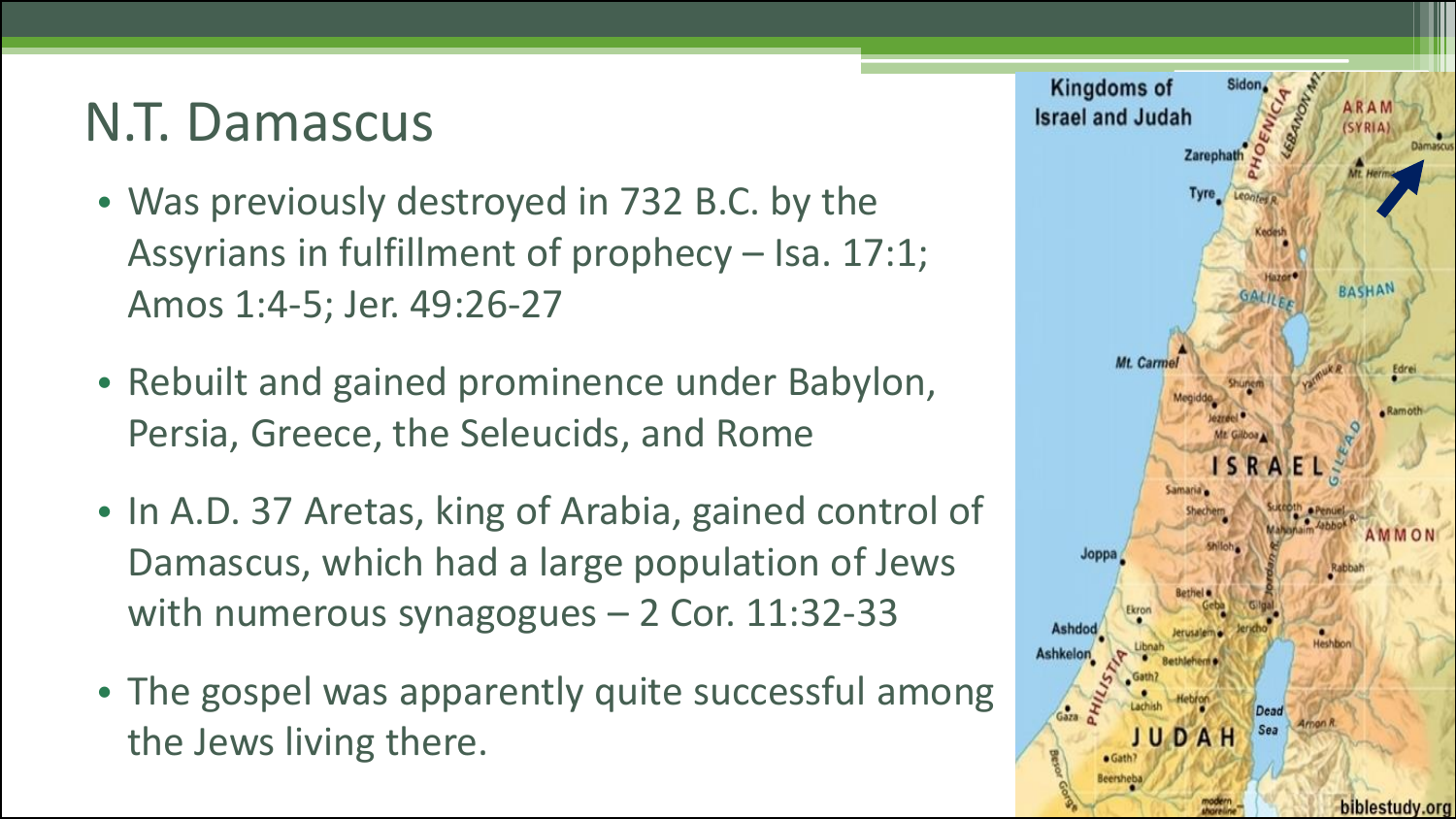# **Event 2: The Conversion of Saul on the road** to Damascus

Acts 9, 22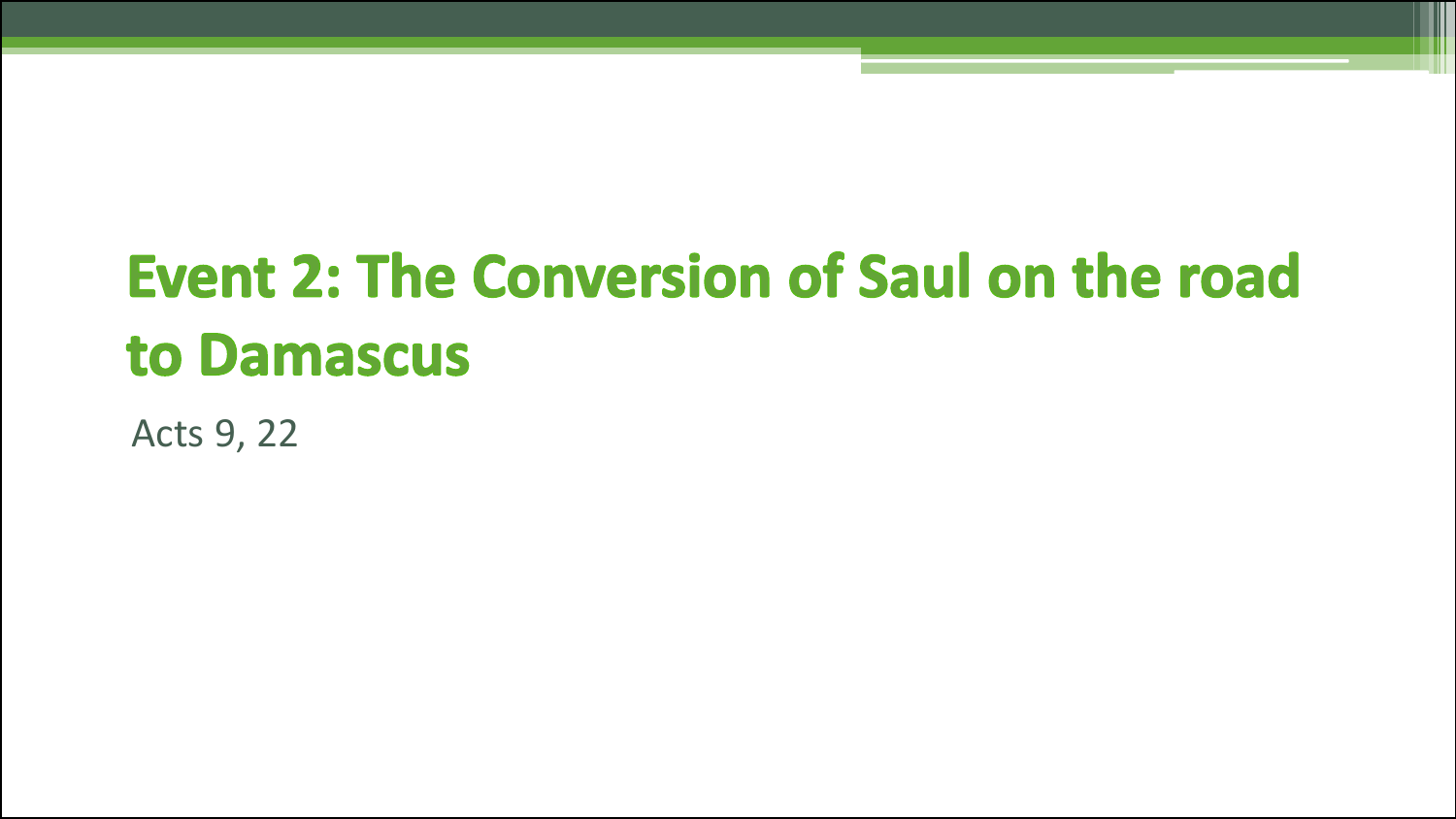### Saul—A Man Like Naaman

- Saul, though a Jew, was very hostile toward God's people, the church – Acts 7:57-58; 8:1, 3
- He sought to conduct raids upon God's people Acts 9:1-2
- He was hostile because he was ignorant of God's ways 1 Tim. 1:13-14
- His *thoughts* of how the things of God should be almost cost him his cleansing – Acts 26:9-11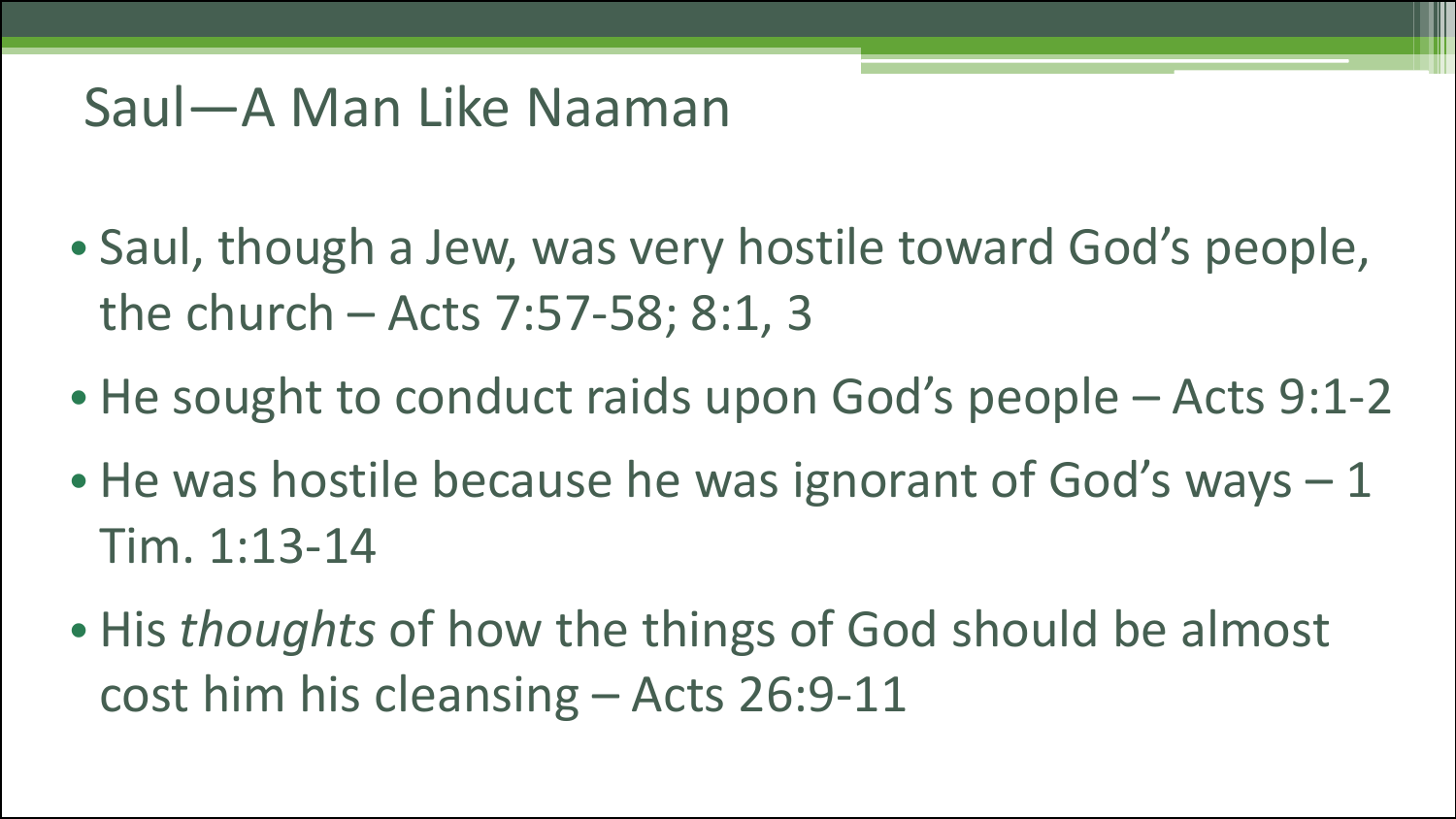### Saul—An Example of God's Grace Bestowed by Faith

- Saul's conversion *began* when Jesus appeared to him, revealing the means of God's grace – Acts 9:3-5
- Saul would receive grace only if he *sought* it Acts 9:6, 8
- Saul could only receive grace on God's terms—*obedience of faith*
	- He had to accept his role as one **bearing the name of Christ**, while **suffering** for it Acts 9:10-16; Acts 22:14-15
	- He had to be **baptized** to **wash away his sins** (be cleansed) that he might also **receive the Holy spirit** – Acts 9:17-18; 22:16; 9:9
	- He **obeyed**, was **baptized**, and was **cleansed** of sin, and became a disciple Acts 9:18, 20; Mt. 28:19-20; Acts 2:37-39